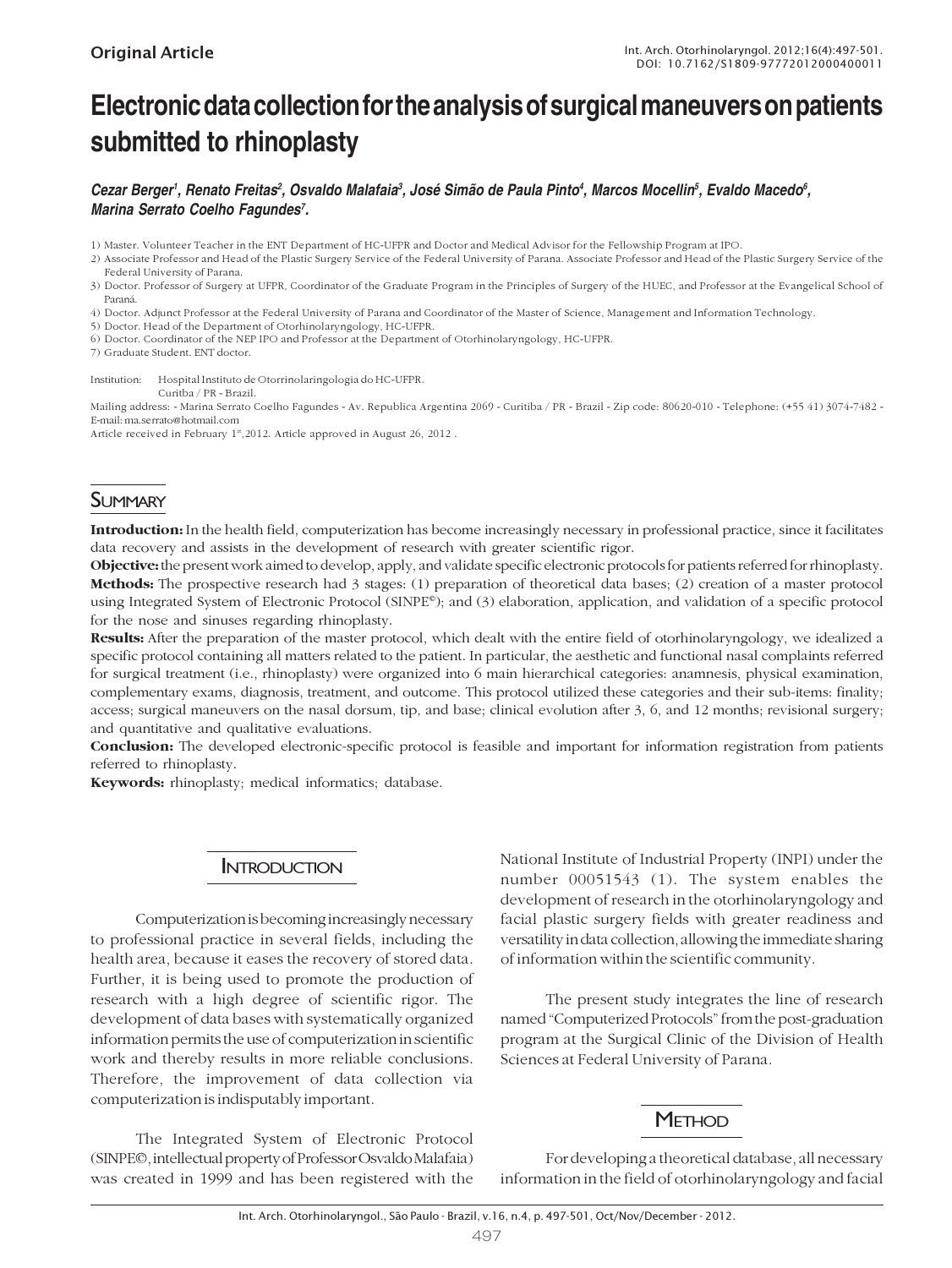plastic surgery was gathered from text books and published periodicals (22). Once the information was compiled, an electronic database was created using the Microsoft Word and Microsoft Excel programs. Afterwards, the generated files were converted to text format archives to enable their incorporation into SINPE©.

We created a master protocol containing 20,109 items. The structure incorporates practical sorting and is constituted of anamnesis, general physical examinations, complementary exams, and clinical treatment. For each area, as determined from the physical exam, the information is specific and encompasses the diagnosis, surgical treatment, complications, and follow-up. A specific protocol termed "Rhinoplasty" was created from 954 items. Two different manager protocols were developed to organize data in the software: (1) a master protocol that works as a receptacle for information related to otorhinolaryngologic diseases but in a non-selective manner and (2) a specific protocol that selects, covers, and groups exclusive information from determined fields of practice.

# **RESULTS**

After concluding the elaboration and review of the master protocol (20,209 items), which encompassed the greater field of otorhinolaryngology, we hierarchized an idealization of the specific protocol (954 items) containing the entire subject related to patients with aesthetic and functional nasal complaints referred to surgical treatment (i.e., rhinoplasty) into 6 main categories related to research: anamnesis, physical examination, complementary exams, diagnosis, treatments, and outcome.

For the present research, we used the categories of treatment and outcome (main roots) and their sub-items, as listed below.

- 1. Finality
- 2. Accesses
- 3. Surgical maneuvers on the nasal dorsum
- 4. Surgical maneuvers on the nasal tip
- 5. Surgical maneuvers on the base of the nose
- 6. Clinical evolution—3 months
- 7. Clinical evolution—6 months
- 8. Clinical evolution—12 months
- 9. Revision surgeries
- 10. Qualitative evaluation (satisfaction)
- 11. Quantitative evaluation (measures of the nose)

#### 1.1 The creation of the master protocol

Clicking on "Protocols" will display the protocol options (master or specific). Clicking on "Data" will present the option to initiate or simulate data collection or initiate a search. Using the option "Patients," the user can identify or insert a patient in the program, or even consult preexisting data. By selecting "Doctors," the user is allowed to insert, modify, or exclude a particular professional. In the item "Parameters," one can verify users, access permissions, subscribe to new institutions, and view a unit's fields and fees. Finally, help options are available under the item "Help: protocols system help; how to make security copies; how to restore a security copy; how to send a copy to the central database; and data regarding the program."

By clicking on the icon "+" beside the word root, one can open it to show the content of the master protocol. The icon "+" next to the root of a folder or an archive indicates that the folder or archive is closed (i.e., the content is not exposed). Clicking on the icon "+" will convert it into "X," exposing the content to be used. Along the horizontal column above this icon are shown 5 options in the master protocol: clicking on the blank box beside "View in alphabetic order" will result in the folder contents being shown in alphabetic order. By clicking on "Expand," the folder content is selected and entirely exposed. Conversely, clicking on the option "Reduce" will close the folder. Clicking on the option "Father" will create a new father item. The option "\$" can be used to modify numerical value data, such as fees, procedures codes, and medications. In addition, 3 options are available in the right vertical column: the magnifying glass icon is utilized to perform a search within the entire master protocol and is aimed at finding specific information; by clicking the up and down arrows, the user can alter the position of an item inside the folder. At the bottom of the screen, 5 options can be found in the master protocol: "Add sibling," "Add son," "Remove," "Refresh," and "Visualize in HTML." All options can only be used after opening the root, when the master protocol content is exposed. To close the master protocol and return to the computerized protocol operation, just click on the option "Close" positioned at the right side of the bottom of the screen.

The screen in Figure 1 shows the content corresponding to the master protocol with the opened root. The folders contain clinical data from several otorhinolaryngological pathologies.

When the root is opened, it is possible to list the functions of the options shown at the bottom horizontal line. Clicking on "Remove," the user can exclude a folder or archive selected by using the mouse. To alter the characteristics of a selected folder or archive, such as the orthography, just use the option "Alter" by clicking over it with the mouse. After concluding the desired alteration, the user confirms the text and again includes the folder or archive selected by clicking on the option "Refresh." For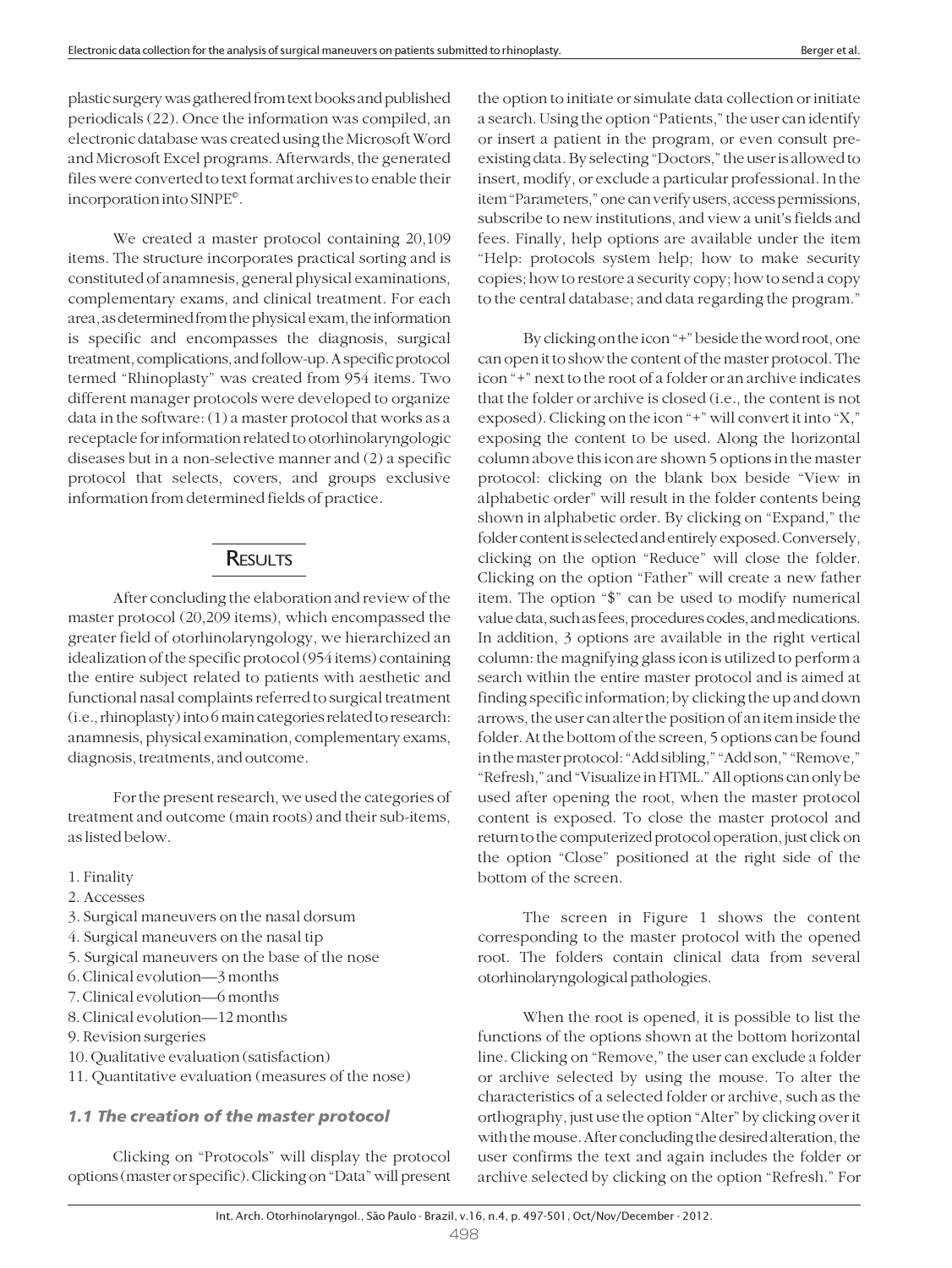creating and including a new folder or archive of features similar to the ones for the selected item, the user must use the option "Add sibling." When the archive or folder is a branch of the selected item, the option to be used is "Add son." The "Visualize in HTML" option permits the transposition of data from the protocol to a Word archive spreadsheet. As explained previously, the option "Close" at the bottom right corner enables the user to close the master protocol.

Since 6 activity fields (ear; face; nose and paranasal sinus; oral cavity; pharynx; and larynx) are present in all the specific protocols, only the folders corresponding to "Clinical condition" and "Physical exam" were determined as general. The remaining folders were applied exclusively in the specific protocol of the activity field.

### 1.2 Creation of the specific protocol

Using the option "Specific registered protocols," the user can create a specific protocol for new areas from the master protocol. Afterwards, a new screen will appear with the options "Insert," "Exclude," "Alter," "Cancel," and "Save."

Two boards are presented on this screen (Figure 2). The board on the left, with the previously opened root, shows all the folders of the master protocol. The board on the right presents spaces for the specific protocol items. Using both arrows between the boards, the user can transpose data from the master protocol to the specific protocol, selecting them on the board on the left and clicking on the arrow pointing to the right. In the reverse way, clicking on the arrow pointing to the left, the selected item on the board on the right will be transposed to the board on the left. To print or save the specific protocol in HTML format, just click on the existing options at the bottom right line. To save the alterations and close the screen, return to the figure 9 screen, just click on the option "Close." When the user follows these steps, all items necessary for data collection in the research will be in the specific protocol (Figure 3).

## **DISCUSSION**

Shortliffe (23) defines medical informatics as a field of study in which informatics resources can be applied to the management and utilization of biomedical information. Shortliffe and Blois (24) cite the first application of informatics as the gathering of epidemiological data for the U.S. census. This method was applied in epidemiology from 1920 to 1930. The first reports on the computerization of medical records are from 1970 by the Mayo Clinic (25).

Watts defines 3 important aspects in the computerization in the medical field: requests for increased productivity, diminished costs, and an improvement in the quality of the service (26).

In the 1990s, a series of computerizing systems emerged in the health field for the monitoring of the health





| Selecione um protocolo específico                                                                                                                                |                                             |                                                               |
|------------------------------------------------------------------------------------------------------------------------------------------------------------------|---------------------------------------------|---------------------------------------------------------------|
| <b>Pinoplastia</b>                                                                                                                                               |                                             |                                                               |
|                                                                                                                                                                  |                                             | Protocolos Específicos Cadastrados                            |
| B- <sup>noot</sup><br><b>B</b> Anamoese<br>$\bigoplus$ Exame físico<br><b>Bames</b> complementares<br><b>B</b> Diagnóstico<br>E Tratamento Conduta<br>B Evolupão | <b>B-</b> mot<br>$\rightarrow$<br>$q-$<br>- |                                                               |
|                                                                                                                                                                  |                                             |                                                               |
| Atadizar                                                                                                                                                         |                                             | Imprimir formulário de coleta Ver HTML<br>Atualizar<br>Fechar |

Figure 2. Placing items in a specific protocol.

| Selecione um protocolo específico                                                                                                                                                                                                                           |                                                                                                                                                                                                                                                                                                                                                                                                                                                                                                                                                                                                                                                                                       |                                                     |
|-------------------------------------------------------------------------------------------------------------------------------------------------------------------------------------------------------------------------------------------------------------|---------------------------------------------------------------------------------------------------------------------------------------------------------------------------------------------------------------------------------------------------------------------------------------------------------------------------------------------------------------------------------------------------------------------------------------------------------------------------------------------------------------------------------------------------------------------------------------------------------------------------------------------------------------------------------------|-----------------------------------------------------|
| Rinoplastia                                                                                                                                                                                                                                                 |                                                                                                                                                                                                                                                                                                                                                                                                                                                                                                                                                                                                                                                                                       | Protocolos Específicos Cadastrados                  |
| Items Protocolo Mestre (20211 item)                                                                                                                                                                                                                         | Itens Protocolo Especifico (356 itens)                                                                                                                                                                                                                                                                                                                                                                                                                                                                                                                                                                                                                                                |                                                     |
| B- <sup>noot</sup><br>B Anamoese<br>Brame fisico<br>ED Exames complementares<br>B- Diagnóstico<br>E Tratamento/Conduta<br>R-Opendampsion<br>St. Tratamento medicamentoso<br>Ri-Tratamento cirúrgico - (Rinoplastia)<br><b>B</b> Fonoaudologia<br>B Evolução | <b>B-</b> oot<br><b>B</b> Exame físico<br>B Diagnóstico<br>B- Tratamento/Conduta<br>$\rightarrow$<br><b>B-C</b> Otomolamgologia<br>FLOT Tratamento cirúrgico - (Rinoplastia)<br>$\overline{\mathfrak{m}}$ <b>Finaldade</b><br>$\epsilon-$<br>si <sup>1</sup> Otimo procedimento<br>Anestesia<br>南<br>Acesso<br>麻<br>Septeplestia (associada)<br>Fix Turbinectonia (associada)<br>$\Box$ Incisões<br>南<br>Reducesal<br>ŵ.<br><b>B</b> Dono<br>Porta<br>sis.<br>Osteotonia<br>麻<br>in Base nasal<br>Si Tanponamento nasal<br>Condutas P.O.<br>sh-<br>St. Complicações (Inoseptoplastia)<br>si: Brolução círica - 3 meses<br>si: Brolugão círica - 6 neses<br>Evolução címica - 12 meses |                                                     |
| Atualizar                                                                                                                                                                                                                                                   |                                                                                                                                                                                                                                                                                                                                                                                                                                                                                                                                                                                                                                                                                       | Imprimir formulário de coleta Ver HTML<br>Atualizar |

Figure 3. A specific protocol (rhinoplasty) concluded.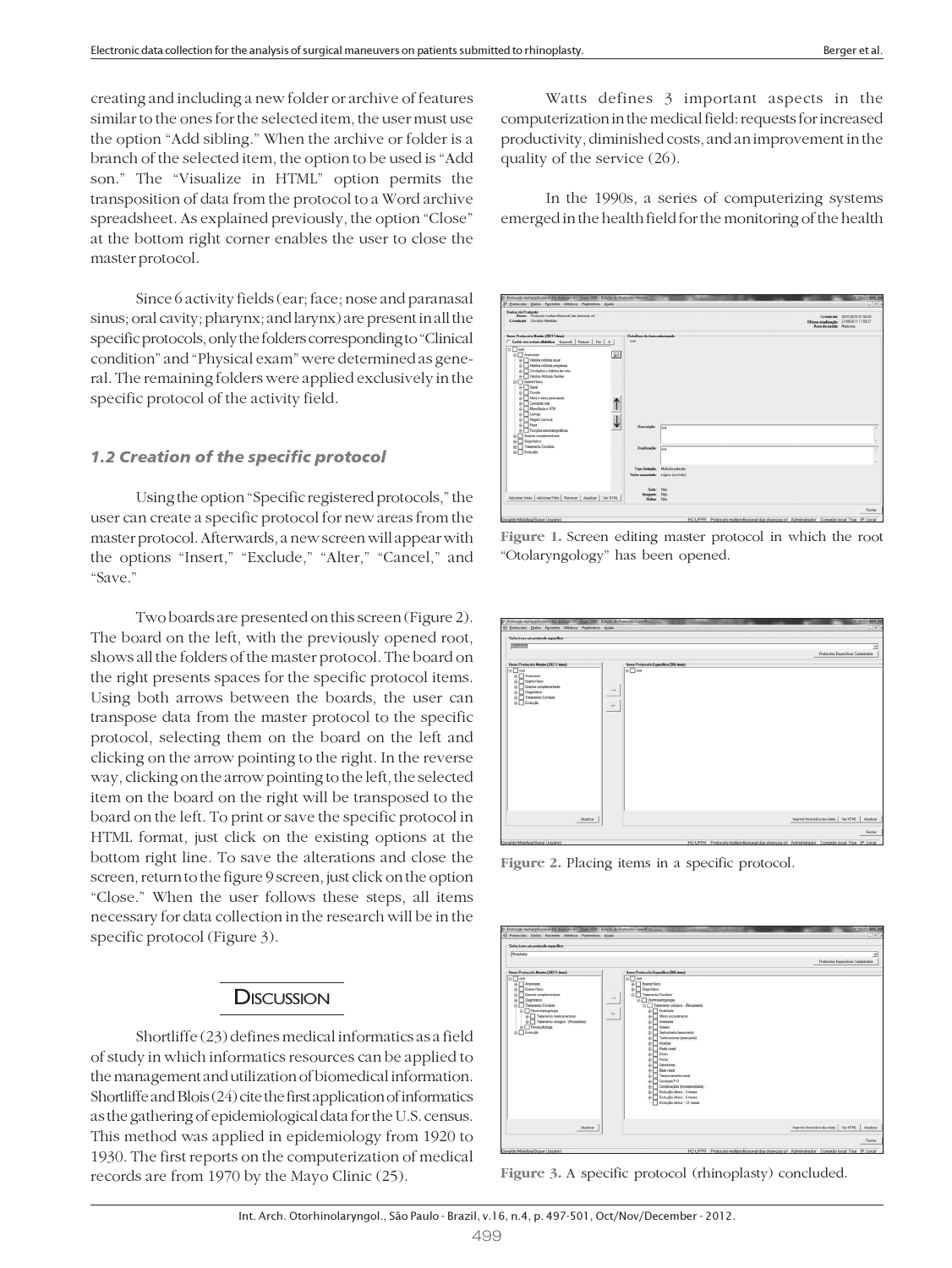care process and increased the quality of assistance to the patient, since these systems assisted in the diagnosis process and therapy prescription. This capacity can be implemented due to intelligent systems, which permit the inclusion of clinical reminders for assistance follow-up, warnings about drugs interaction, alerts in dubious treatments, and deviations from clinical protocols (27).

Electronic protocols, in which questionnaires are filled using the computer, can be used as tools for prospective data collection. These protocols are effective because they enable the inclusion of systematized data through software that permits posterior manipulation by crossing data to generate quality scientific information.

Quality clinical studies are fundamental to continued scientific development. They allow secure access to new information with a consequent improvement of knowledge, goal planning, disclosure of procedure evaluations, and professional conduct.

SINPE© permits the user to create, modify, and add necessary information into master and specific protocols. This type of collected data storage allows the research to inform all parameters of the research (28). Furthermore, the possibility of interconnecting computers and institutions expands the collection and storage of data, which will be of fundamental importance in the development of computerized and multicenter databases in improving reliability.

The creation of a protocol specific to rhinoplasty emerged from the requirement for standardized and reliable information collection and led to the elaboration of descriptive and analytical studies in the field of nasal aesthetics, in which the subjectivity of the evaluations of surgical maneuvers and indications is preponderant.

At large medical centers in Europe and the United States, the computerization of patient data has enabled these difficulties to be resolved and has led to a steady increase in the inclusion of such studies in journals that avoid the subjective nature of data collection (27).

This protocol contains the option of direct filling. This feature enables the researcher to avoid the subjectivity that is characteristic of information collection and that complicates the interpretation of the results in high quality journals. A collector can fill in the initial information on the patient, such as name, age, gender, and insurance. However, a doctor must perform the collection of information related to the medical area, which was encompassed in this study in performed surgical maneuvers, and data related to satisfaction and interpretation of nose measures.

# **CONCLUSION**

Applied in a simple and systematic way, the developed electronic specific protocol (SINPE) is a viable method for registering information on patients with an indication for rhinoplasty.

# **REFERENCES**

1. Malafaia O, Borsato EP, Pinto JSP. Manual do usuário do SINPE©. Curitiba: UFPR, 2003.

2. Adamson PA, Galli S. Rhinoplasty Approache: Current State of the Art. Arch Facial Plast Surg. 2005;7(1):32-7.

3. Alsarraf R, Larrabee WF JR. Outcomes research in facial plastic surgery [editorial]. Arch Facial Plast Surg. 2001;3:7.

4. Bracaglia R, Fortunato R, Gentilesch S. Secondary Rhinoplasty, Aesthetic Plast Surg. 2005;29(4):230-9.

5. Corrado A, Bloom J, Becker D. Domal Stabilization Suture in Tip Rhinoplasty. Arch Facial Plast Surg. 2009;11(3):194- 7.

6. Gruber, R, Weintraub, J, pomerantz, J.Sutura Techniques for Nasal Tip. Aesthetic Surg J. 2008;28:92-100.

7. Gunter J. Dallas rhinoplasty – Nasal Surgery by the masters. Quality Medical Publishing. 2006.p.70-92.

8. Guyuron B, Behmand R.Nasal tip sutures part II: the interplays. Plast Reconst Surg. 2003;12(8):1146-9.

9. Leach JL, Athré.Four suture tip rhinoplasty: A powerful tool for controlling tip dynamics. Otol Head Neck Surg. 2006;135:227-31.

10. Loe S, Rowe-Jones J. Suture techniques in nasal tip sculpture: Current Concepts. J Laryngol Otol. 2007;121:8- 10.

11. Luce EA. Outcome studies and practice guidelines in plastic surgery [editorial]. Plast Reconstr Surg. 1999;104:1187- 90.

12. Maniglia AJ, Maniglia JJ, Maniglia JV. Rinoplastia Estética Funcional e Reconstrutora. São Paulo: Revinter, 2002. p.129- 50.

13. Mckieinan DC. Patient Benefits from Functional and Cosmetics Rhinoplasty. Clin. Otolaryngol. 2001;26:50-2.